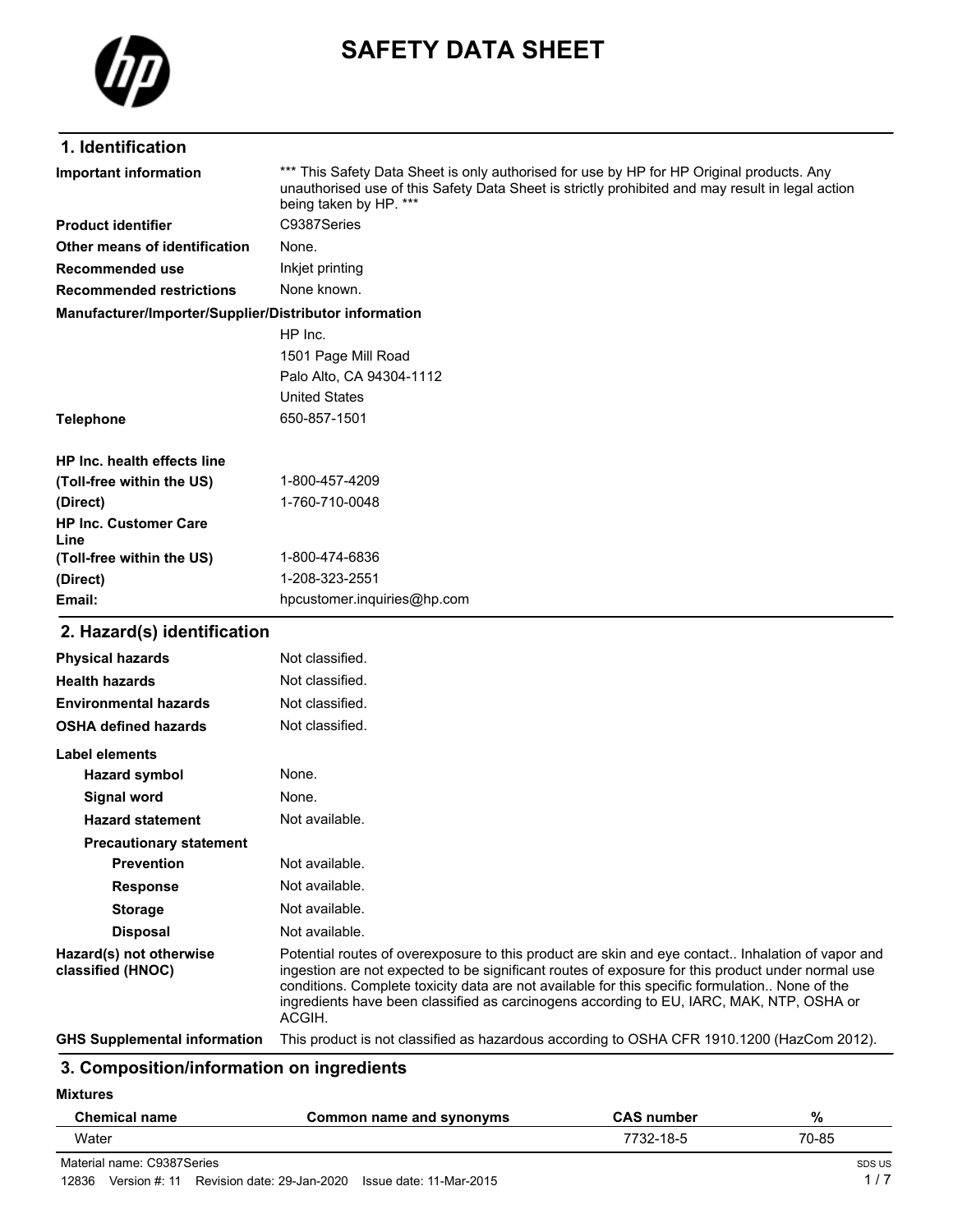| <b>Chemical name</b>                                                      | Common name and synonyms                                                                                                                                                                           | <b>CAS number</b> | %     |
|---------------------------------------------------------------------------|----------------------------------------------------------------------------------------------------------------------------------------------------------------------------------------------------|-------------------|-------|
| Hydroxy alkylated lactam*                                                 |                                                                                                                                                                                                    | Proprietary*      | < 15  |
| Substituted xanthylium salt #1*                                           |                                                                                                                                                                                                    | Proprietary*      | < 2.5 |
| <b>Composition comments</b>                                               | This ink supply contains an aqueous ink formulation.<br>This product has been evaluated using criteria specified in 29 CFR 1910.1200 (Hazard<br>Communication Standard).                           |                   |       |
|                                                                           | *Proprietary                                                                                                                                                                                       |                   |       |
| 4. First-aid measures                                                     |                                                                                                                                                                                                    |                   |       |
| <b>Inhalation</b>                                                         | Move to fresh air. If symptoms persist, get medical attention.                                                                                                                                     |                   |       |
| <b>Skin contact</b>                                                       | Wash affected areas thoroughly with mild soap and water. If irritation persists get medical<br>attention.                                                                                          |                   |       |
| Eye contact                                                               | Do not rub eyes. Immediately flush with large amounts of clean, warm water (low pressure) for at<br>least 15 minutes or until particles are removed. If irritation persists get medical attention. |                   |       |
| Ingestion                                                                 | If ingestion of a large amount does occur, seek medical attention.                                                                                                                                 |                   |       |
| <b>Most important</b><br>symptoms/effects, acute and<br>delayed           | Not available.                                                                                                                                                                                     |                   |       |
| 5. Fire-fighting measures                                                 |                                                                                                                                                                                                    |                   |       |
| Suitable extinguishing media                                              | CO2, water, dry chemical, or foam                                                                                                                                                                  |                   |       |
| Unsuitable extinguishing<br>media                                         | None known.                                                                                                                                                                                        |                   |       |
| Specific hazards arising from<br>the chemical                             | Refer to section 10.                                                                                                                                                                               |                   |       |
| Special protective equipment<br>and precautions for firefighters          | Not available.                                                                                                                                                                                     |                   |       |
| <b>Specific methods</b>                                                   | None established.                                                                                                                                                                                  |                   |       |
| 6. Accidental release measures                                            |                                                                                                                                                                                                    |                   |       |
| Personal precautions,<br>protective equipment and<br>emergency procedures | Wear appropriate personal protective equipment.                                                                                                                                                    |                   |       |
| <b>Methods and materials for</b><br>containment and cleaning up           | Dike the spilled material, where this is possible. Absorb with inert absorbent such as dry clay, sand<br>or diatomaceous earth, commercial sorbents, or recover using pumps.                       |                   |       |
| <b>Environmental precautions</b>                                          | Do not let product enter drains. Do not flush into surface water or sanitary sewer system.                                                                                                         |                   |       |
| 7. Handling and storage                                                   |                                                                                                                                                                                                    |                   |       |
| <b>Precautions for safe handling</b>                                      | Avoid contact with skin, eyes and clothing.                                                                                                                                                        |                   |       |
| Conditions for safe storage,<br>including any incompatibilities           | Keep out of the reach of children. Keep away from excessive heat or cold.                                                                                                                          |                   |       |
| 8. Exposure controls/personal protection                                  |                                                                                                                                                                                                    |                   |       |
| <b>Biological limit values</b>                                            | No biological exposure limits noted for the ingredient(s).                                                                                                                                         |                   |       |
| <b>Exposure guidelines</b>                                                | Exposure limits have not been established for this product.                                                                                                                                        |                   |       |
| Appropriate engineering<br>controls                                       | Use in a well ventilated area.                                                                                                                                                                     |                   |       |
| <b>Eye/face protection</b>                                                | Individual protection measures, such as personal protective equipment<br>Not available.                                                                                                            |                   |       |
| <b>Skin protection</b>                                                    |                                                                                                                                                                                                    |                   |       |
| <b>Hand protection</b>                                                    | Not available.                                                                                                                                                                                     |                   |       |
| <b>Other</b>                                                              | Not available.                                                                                                                                                                                     |                   |       |
| <b>Respiratory protection</b>                                             | Not available.                                                                                                                                                                                     |                   |       |
| <b>Thermal hazards</b>                                                    | Not available.                                                                                                                                                                                     |                   |       |
| <b>General hygiene</b><br>considerations                                  | Handle in accordance with good industrial hygiene and safety practice.                                                                                                                             |                   |       |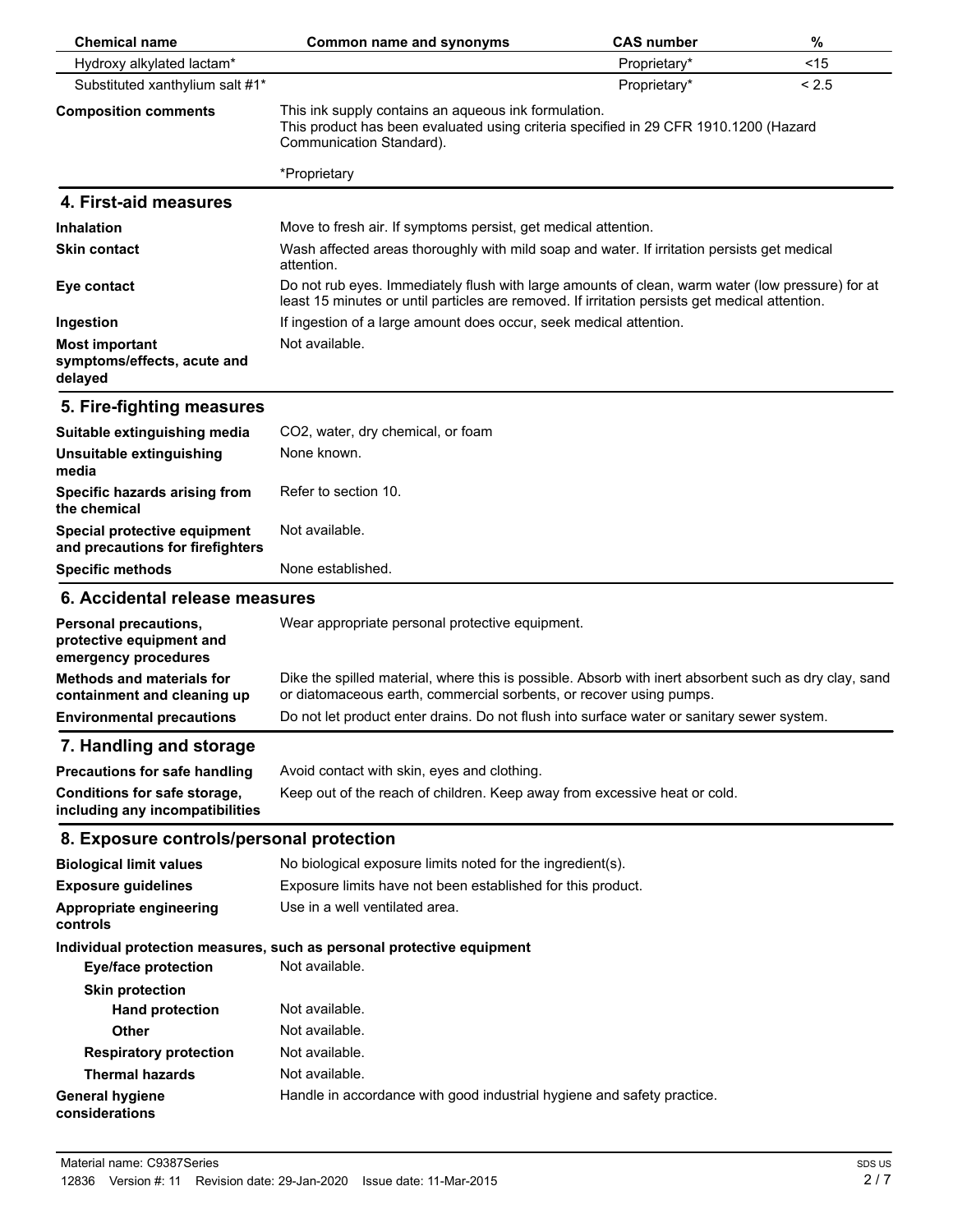# **9. Physical and chemical properties**

| Appearance                                        |                                                           |
|---------------------------------------------------|-----------------------------------------------------------|
| <b>Physical state</b>                             | Liquid.                                                   |
| Form                                              | Not available.                                            |
| Color                                             | Magenta                                                   |
| Odor                                              | Not available.                                            |
| <b>Odor threshold</b>                             | Not available.                                            |
| рH                                                | $7 - 7.6$                                                 |
| Melting point/freezing point                      | Not available.                                            |
| Initial boiling point and boiling<br>range        | Not determined                                            |
| <b>Flash point</b>                                | > 230.0 °F (> 110.0 °C) Setaflash Closed Tester           |
| <b>Evaporation rate</b>                           | Not determined                                            |
| Flammability (solid, gas)                         | Not available.                                            |
| Upper/lower flammability or explosive limits      |                                                           |
| <b>Flammability limit - lower</b><br>(%)          | Not determined                                            |
| <b>Flammability limit - upper</b><br>$(\% )$      | Not available.                                            |
| Explosive limit - lower (%)                       | Not available.                                            |
| Explosive limit - upper (%)                       | Not available.                                            |
| Vapor pressure                                    | Not determined                                            |
| Vapor density                                     | $>= 1$ (air = 1.0)                                        |
| Solubility(ies)                                   |                                                           |
| Solubility (water)                                | Soluble in water                                          |
| <b>Partition coefficient</b><br>(n-octanol/water) | Not available.                                            |
| <b>Auto-ignition temperature</b>                  | Not available.                                            |
| <b>Decomposition temperature</b>                  | Not available.                                            |
| <b>Viscosity</b>                                  | 2 cp                                                      |
| <b>Other information</b>                          | For other VOC regulatory data/information see Section 15. |
| <b>Oxidizing properties</b>                       | Not determined                                            |
| <b>Specific gravity</b>                           | $1 - 1.2$                                                 |
| <b>VOC</b>                                        | 191 g/L EPA Method 24                                     |

# **10. Stability and reactivity**

| <b>Reactivity</b>                            | Not available.                                                                                                                                   |
|----------------------------------------------|--------------------------------------------------------------------------------------------------------------------------------------------------|
| <b>Chemical stability</b>                    | Stable under recommended storage conditions.                                                                                                     |
| <b>Possibility of hazardous</b><br>reactions | Will not occur.                                                                                                                                  |
| <b>Conditions to avoid</b>                   | Not available.                                                                                                                                   |
| Incompatible materials                       | Incompatible with strong bases and oxidizing agents.                                                                                             |
| <b>Hazardous decomposition</b><br>products   | Upon decomposition, this product may yield gaseous nitrogen oxides, carbon monoxide, carbon<br>dioxide and/or low molecular weight hydrocarbons. |

## **11. Toxicological information**

# **Information on likely routes of exposure Inhalation** Under normal conditions of intended use, this material is not expected to be an inhalation hazard. **Skin contact** Contact with skin may result in mild irritation. **Eye contact** Contact with eyes may result in mild irritation. **Ingestion Health injuries are not known or expected under normal use.**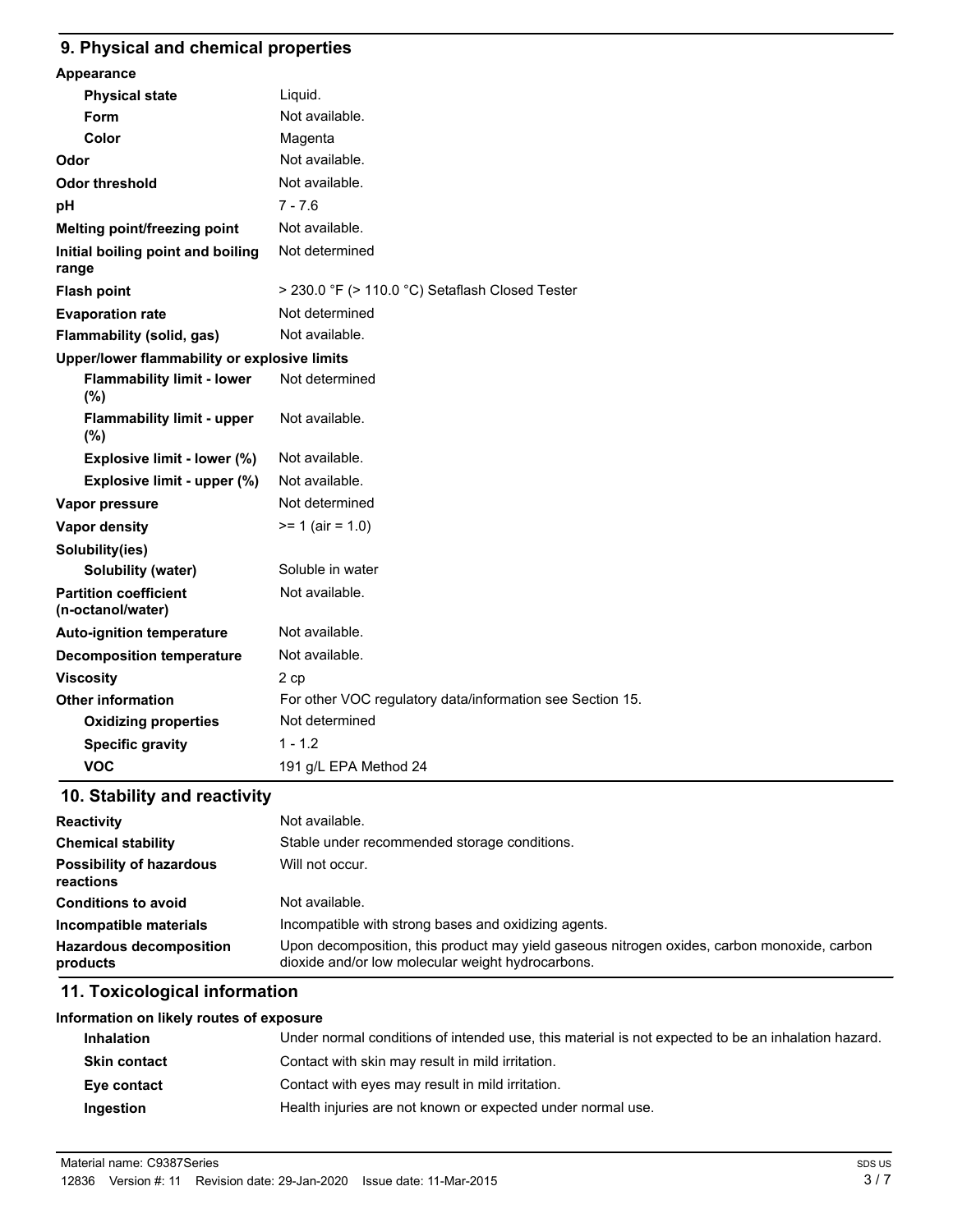#### **Symptoms related to the physical, chemical and toxicological characteristics** Not available.

### **Information on toxicological effects**

**Acute toxicity** Based on available data, the classification criteria are not met.

| <b>HOWLO LOAIOIL</b>                                                       |                                                                                                                                                                 |                     |
|----------------------------------------------------------------------------|-----------------------------------------------------------------------------------------------------------------------------------------------------------------|---------------------|
| <b>Components</b>                                                          | <b>Species</b>                                                                                                                                                  | <b>Test Results</b> |
| Substituted xanthylium salt #1                                             |                                                                                                                                                                 |                     |
| <b>Acute</b>                                                               |                                                                                                                                                                 |                     |
| Oral                                                                       |                                                                                                                                                                 |                     |
| LD50                                                                       | Rat                                                                                                                                                             | $= 10000$ mg/kg     |
| <b>Skin corrosion/irritation</b>                                           | Based on available data, the classification criteria are not met.                                                                                               |                     |
| Serious eye damage/eye<br>irritation                                       | Based on available data, the classification criteria are not met.                                                                                               |                     |
| Respiratory or skin sensitization                                          |                                                                                                                                                                 |                     |
| <b>Respiratory sensitization</b>                                           | Based on available data, the classification criteria are not met.                                                                                               |                     |
| <b>Skin sensitization</b>                                                  | Based on available data, the classification criteria are not met.                                                                                               |                     |
| Germ cell mutagenicity                                                     | Based on available data, the classification criteria are not met.                                                                                               |                     |
| Carcinogenicity                                                            | Based on available data, the classification criteria are not met.                                                                                               |                     |
| IARC Monographs. Overall Evaluation of Carcinogenicity                     |                                                                                                                                                                 |                     |
| Not listed.                                                                |                                                                                                                                                                 |                     |
| OSHA Specifically Regulated Substances (29 CFR 1910.1001-1050)             |                                                                                                                                                                 |                     |
| Not regulated.                                                             |                                                                                                                                                                 |                     |
| US. National Toxicology Program (NTP) Report on Carcinogens<br>Not listed. |                                                                                                                                                                 |                     |
| <b>Reproductive toxicity</b>                                               | Based on available data, the classification criteria are not met.                                                                                               |                     |
|                                                                            |                                                                                                                                                                 |                     |
| Specific target organ toxicity -<br>single exposure                        | Based on available data, the classification criteria are not met.                                                                                               |                     |
| Specific target organ toxicity -<br>repeated exposure                      | Based on available data, the classification criteria are not met.                                                                                               |                     |
| <b>Aspiration hazard</b>                                                   | Based on available data, the classification criteria are not met.                                                                                               |                     |
| <b>Further information</b>                                                 | Complete toxicity data are not available for this specific formulation<br>Refer to Section 2 for potential health effects and Section 4 for first aid measures. |                     |

# **12. Ecological information**

**Aquatic toxicity** Not expected to be harmful to aquatic organisms.

| <b>Ecotoxicity</b>                   |                |                                                           |                     |
|--------------------------------------|----------------|-----------------------------------------------------------|---------------------|
| <b>Product</b>                       |                | <b>Species</b>                                            | <b>Test Results</b> |
| C9387Series                          |                |                                                           |                     |
| <b>Aquatic</b>                       |                |                                                           |                     |
| Acute                                |                |                                                           |                     |
| Fish                                 | LC50           | Fathead minnow (Pimephales promelas) > 750 mg/l, 96 hours |                     |
| <b>Persistence and degradability</b> | Not available. |                                                           |                     |
| <b>Bioaccumulative potential</b>     | Not available. |                                                           |                     |
| Mobility in soil                     | Not available. |                                                           |                     |
| Other adverse effects                | Not available. |                                                           |                     |

### **13. Disposal considerations**

| <b>Disposal instructions</b> | Do not allow this material to drain into sewers/water supplies.<br>Dispose of waste material according to Local, State, Federal, and Provincial Environmental<br>Regulations.                                                                                                     |
|------------------------------|-----------------------------------------------------------------------------------------------------------------------------------------------------------------------------------------------------------------------------------------------------------------------------------|
|                              | HP's Planet Partners (trademark) supplies recycling program enables simple, convenient recycling<br>of HP original inkiet and Laser Jet supplies. For more information and to determine if this service<br>is available in your location, please visit http://www.hp.com/recycle. |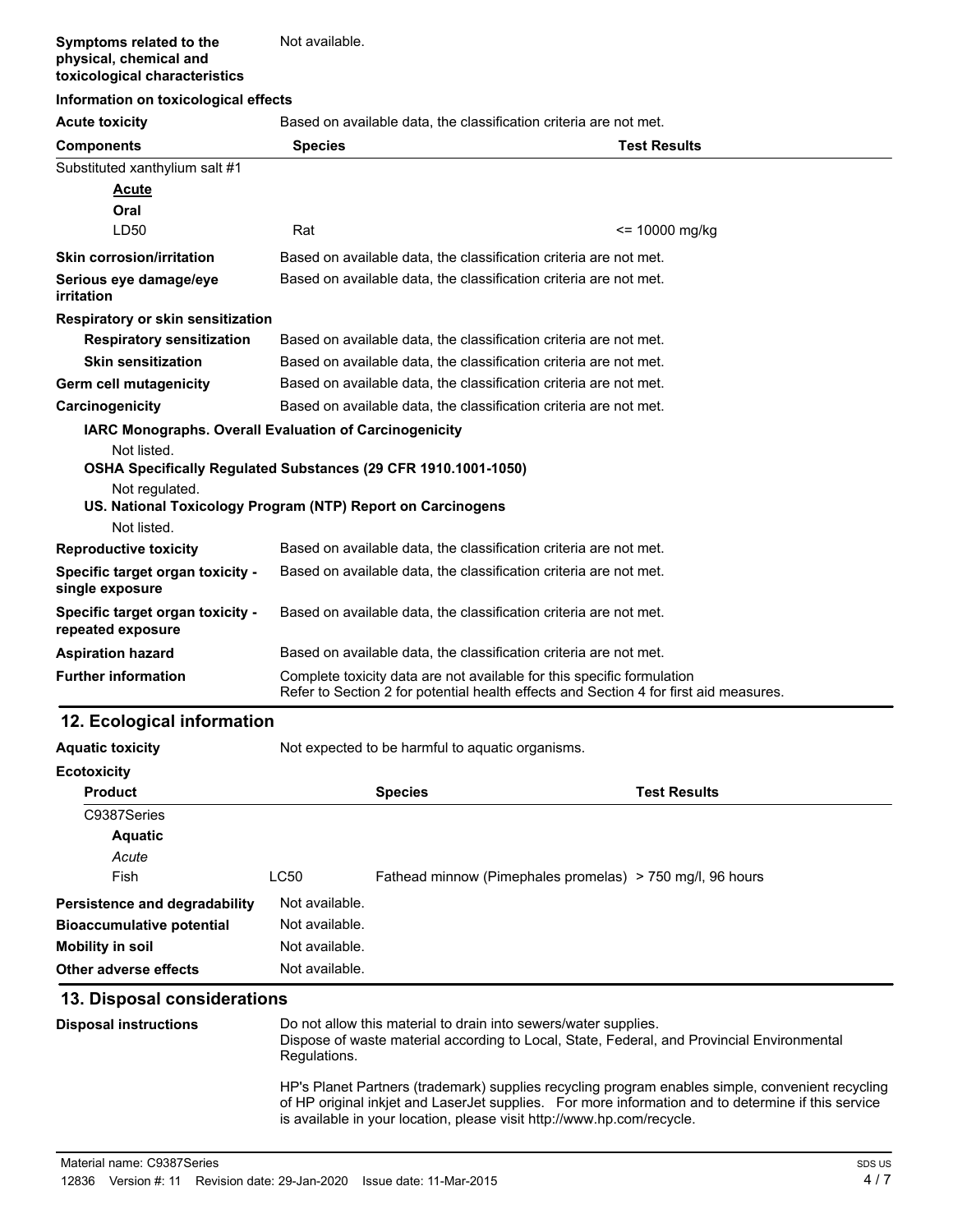## **14. Transport information**

| DOT                                         |                                                                                          |
|---------------------------------------------|------------------------------------------------------------------------------------------|
| UN number                                   | Not available.                                                                           |
| UN proper shipping name                     | Not Regulated                                                                            |
| <b>Transport hazard class(es)</b>           |                                                                                          |
| <b>Class</b>                                | Not available.                                                                           |
| <b>Subsidiary risk</b>                      |                                                                                          |
| <b>Packing group</b>                        | Not available.                                                                           |
| <b>Environmental hazards</b>                |                                                                                          |
| <b>Marine pollutant</b>                     | No                                                                                       |
| Special precautions for user Not available. |                                                                                          |
| IATA                                        |                                                                                          |
| <b>UN number</b>                            | Not available.                                                                           |
| UN proper shipping name                     | Not Regulated                                                                            |
| <b>Transport hazard class(es)</b>           |                                                                                          |
| <b>Class</b>                                | Not available.                                                                           |
| <b>Subsidiary risk</b>                      |                                                                                          |
| <b>Packing group</b>                        | Not available.                                                                           |
| <b>Environmental hazards</b>                | No                                                                                       |
| Special precautions for user Not available. |                                                                                          |
| <b>IMDG</b>                                 |                                                                                          |
| UN number                                   | Not available.                                                                           |
| UN proper shipping name                     | Not Regulated                                                                            |
| <b>Transport hazard class(es)</b>           |                                                                                          |
| <b>Class</b>                                | Not available.                                                                           |
| <b>Subsidiary risk</b>                      |                                                                                          |
| <b>Packing group</b>                        | Not available.                                                                           |
| <b>Transport hazard class(es)</b>           |                                                                                          |
| <b>Marine pollutant</b>                     | No                                                                                       |
| <b>EmS</b>                                  | Not available.                                                                           |
| Special precautions for user Not available. |                                                                                          |
| ADR                                         |                                                                                          |
| UN number                                   | Not available.                                                                           |
| UN proper shipping name                     | Not Regulated                                                                            |
| <b>Transport hazard class(es)</b>           |                                                                                          |
| <b>Class</b>                                | Not available.                                                                           |
| <b>Subsidiary risk</b>                      |                                                                                          |
| Hazard No. (ADR)                            | Not available.                                                                           |
| Tunnel restriction code                     | Not available.                                                                           |
| <b>Packing group</b>                        | Not available.                                                                           |
| <b>Environmental hazards</b>                | No                                                                                       |
| Special precautions for user Not available. |                                                                                          |
| <b>Further information</b>                  | Not a dangerous good under DOT, IATA, ADR, IMDG, or RID.                                 |
|                                             | Transport in bulk according to Annex II of MARPOL73/78 and the IBC code: Not applicable. |

## **15. Regulatory information**

**US federal regulations** US TSCA 12(b): Does not contain listed chemicals.

**TSCA Section 12(b) Export Notification (40 CFR 707, Subpt. D)** Not regulated. **CERCLA Hazardous Substance List (40 CFR 302.4)** Not listed. **SARA 304 Emergency release notification** Not regulated. **OSHA Specifically Regulated Substances (29 CFR 1910.1001-1050)** Not regulated.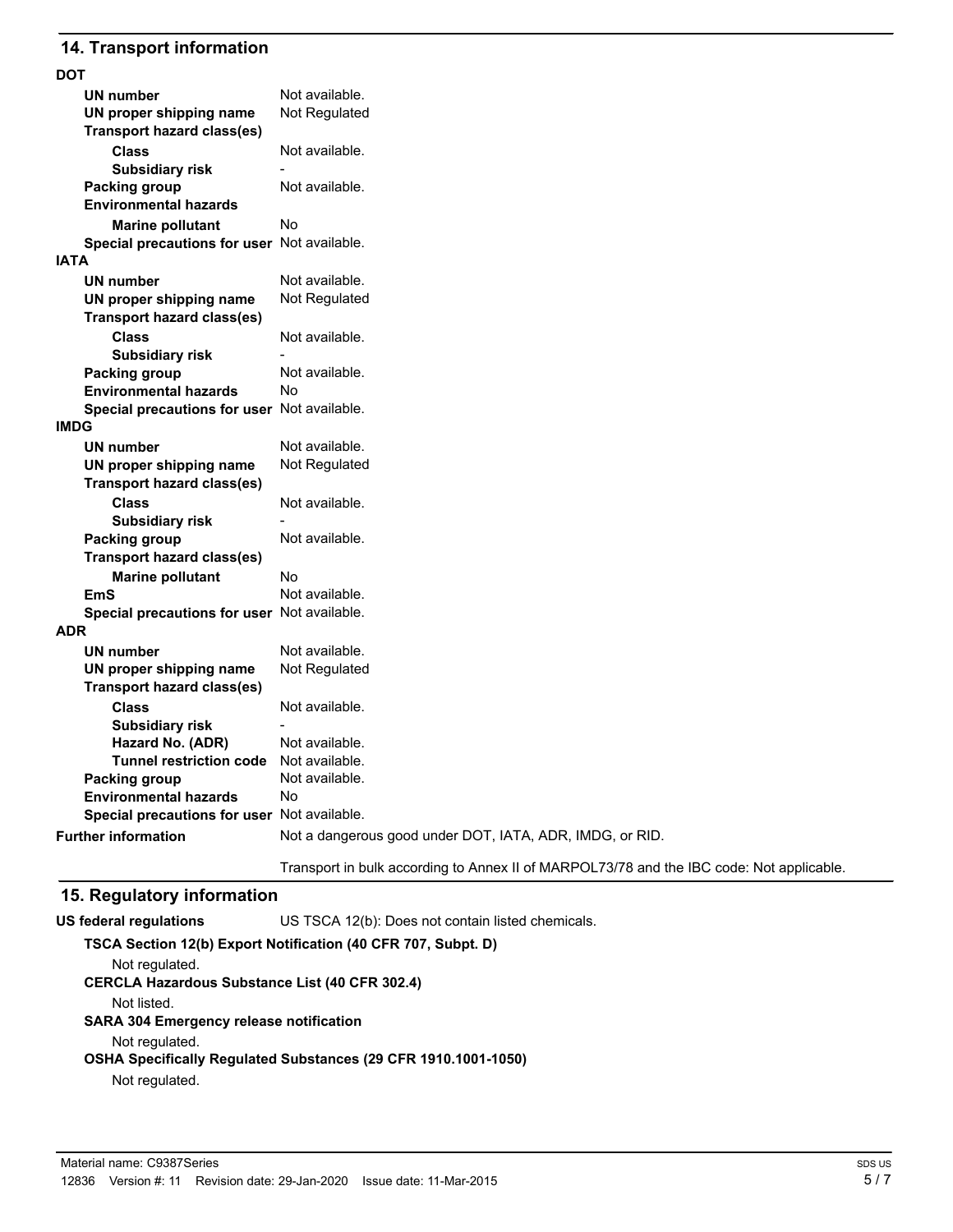|                                                              | Superfund Amendments and Reauthorization Act of 1986 (SARA)                                                                                                                                                                                                                                                                                                                                                                                                                                                                                                                                                                                                                                                                                                                                        |  |  |
|--------------------------------------------------------------|----------------------------------------------------------------------------------------------------------------------------------------------------------------------------------------------------------------------------------------------------------------------------------------------------------------------------------------------------------------------------------------------------------------------------------------------------------------------------------------------------------------------------------------------------------------------------------------------------------------------------------------------------------------------------------------------------------------------------------------------------------------------------------------------------|--|--|
| <b>Hazard categories</b>                                     | Immediate Hazard - No<br>Delayed Hazard - No<br>Fire Hazard - No<br>Pressure Hazard - No<br>Reactivity Hazard - No                                                                                                                                                                                                                                                                                                                                                                                                                                                                                                                                                                                                                                                                                 |  |  |
| <b>SARA 302 Extremely hazardous substance</b><br>Not listed. |                                                                                                                                                                                                                                                                                                                                                                                                                                                                                                                                                                                                                                                                                                                                                                                                    |  |  |
| SARA 311/312 Hazardous<br>chemical                           | No                                                                                                                                                                                                                                                                                                                                                                                                                                                                                                                                                                                                                                                                                                                                                                                                 |  |  |
| Other federal regulations                                    |                                                                                                                                                                                                                                                                                                                                                                                                                                                                                                                                                                                                                                                                                                                                                                                                    |  |  |
| Not regulated.                                               | Clean Air Act (CAA) Section 112 Hazardous Air Pollutants (HAPs) List<br>Clean Air Act (CAA) Section 112(r) Accidental Release Prevention (40 CFR 68.130)                                                                                                                                                                                                                                                                                                                                                                                                                                                                                                                                                                                                                                           |  |  |
| Not regulated.<br><b>Safe Drinking Water Act</b><br>(SDWA)   | Not regulated.                                                                                                                                                                                                                                                                                                                                                                                                                                                                                                                                                                                                                                                                                                                                                                                     |  |  |
| <b>US state regulations</b>                                  | Not Listed                                                                                                                                                                                                                                                                                                                                                                                                                                                                                                                                                                                                                                                                                                                                                                                         |  |  |
| <b>Other information</b>                                     | VOC content (less water, less exempt compounds) = 763 g/L (U.S. requirement, not for emissions)<br>VOC data based on formulation (Organic compounds minus solids)                                                                                                                                                                                                                                                                                                                                                                                                                                                                                                                                                                                                                                  |  |  |
| <b>Regulatory information</b>                                | All chemical substances in this HP product have been notified or are exempt from notification<br>under chemical substances notification laws in the following countries: US (TSCA), EU<br>(EINECS/ELINCS), Switzerland, Canada (DSL/NDSL), Australia, Japan, Philippines, South Korea,<br>New Zealand, and China.                                                                                                                                                                                                                                                                                                                                                                                                                                                                                  |  |  |
|                                                              | 16. Other information, including date of preparation or last revision                                                                                                                                                                                                                                                                                                                                                                                                                                                                                                                                                                                                                                                                                                                              |  |  |
| <b>Issue date</b>                                            | 11-Mar-2015                                                                                                                                                                                                                                                                                                                                                                                                                                                                                                                                                                                                                                                                                                                                                                                        |  |  |
| <b>Revision date</b>                                         | 29-Jan-2020                                                                                                                                                                                                                                                                                                                                                                                                                                                                                                                                                                                                                                                                                                                                                                                        |  |  |
| <b>Version #</b>                                             | 11                                                                                                                                                                                                                                                                                                                                                                                                                                                                                                                                                                                                                                                                                                                                                                                                 |  |  |
| <b>Other information</b>                                     | This SDS was prepared in accordance with USA OSHA Hazard Communications regulation (29<br>CFR 1910.1200).                                                                                                                                                                                                                                                                                                                                                                                                                                                                                                                                                                                                                                                                                          |  |  |
| <b>Disclaimer</b>                                            | This Safety Data Sheet document is provided without charge to customers of HP. Data is the most<br>current known to HP at the time of preparation of this document and is believed to be accurate. It<br>should not be construed as guaranteeing specific properties of the products as described or<br>suitability for a particular application. This document was prepared to the requirements of the<br>jurisdiction specified in Section 1 above and may not meet regulatory requirements in other<br>countries.                                                                                                                                                                                                                                                                               |  |  |
|                                                              | This safety data sheet is meant to convey information about HP inks (toners) provided in HP<br>Original ink (toner) supplies. If our Safety Data Sheet has been provided to you with a refilled,<br>remanufactured, compatible or other non-HP Original supply please be aware that the information<br>contained herein was not meant to convey information about such products and there could be<br>considerable differences from information in this document and the safety information for the<br>product you purchased. Please contact the seller of the refilled, remanufactured or compatible<br>supplies for applicable information, including information on personal protective equipment,<br>exposure risks and safe handling guidance. HP does not accept refilled, remanufactured or |  |  |

compatible supplies in our recycling programs.